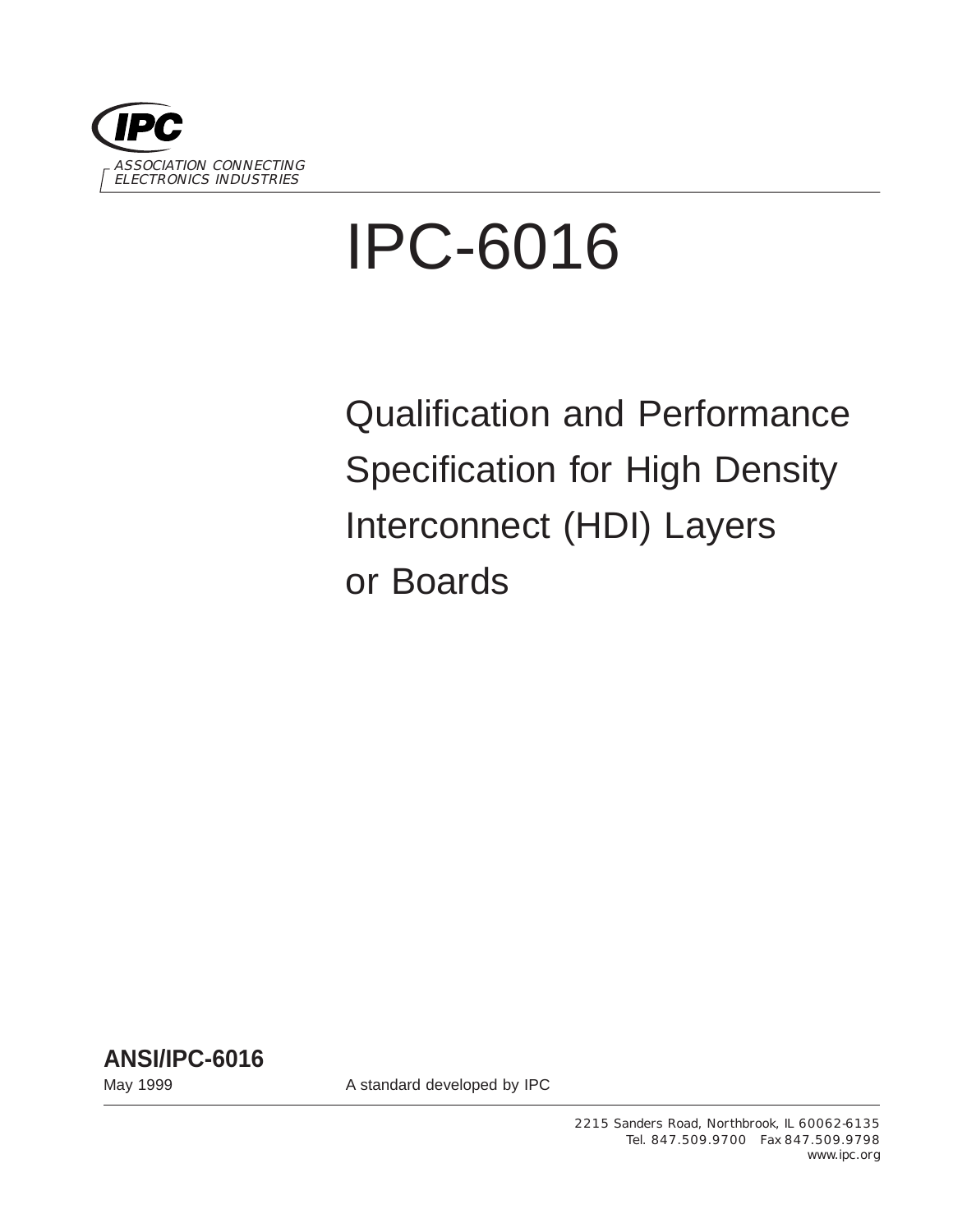

#### **FOREWORD**

This specification is intended to provide information on the detailed performance criteria of High Density Interconnect layers only. The information contained herein supplements the generic requirements, identified in IPC-6011, as well as requirements relating to the core construction, identified in the sectionals: IPC-6012 (rigid), IPC-6013 (flex), IPC-6015 (MCM-L) or IPC-6018 (microwave). This document would be specified for and apply only to the added HDI features. The HDI layer should not modify most (if any) of the criteria set forth in the specification for the core construction. When used together, these documents should lead both manufacturer and customer to consistent terms of acceptability. If the HDI board does not employ a core construction, the customer should decide and specify which sectional performance specification should be used for evaluating criteria that is not covered in this document.

Within this document there are a number of performance criteria that are application dependent. These criteria are listed ''slash sheets'' in the back of the document that detail performance requirements based upon application. A blank slash sheet is also included to define needed requirements (agreed to by manufacturer and customer) for applications not currently covered.

**NOTE:** IPC-6016 was developed with consideration to HDI layers that use modified ''conventional'' plated-through hole processes and chemistries. The industry does not yet have enough experience to develop performance standards for HDI layers formed by novel processes that are drastically different from ''conventional'' plated-through hole constructions (i.e., non-plated copper processes). As experiences are gathered, criteria for these processes will be added. In the meantime, the customer and manufacturer should work together to set the criteria for acceptance of product using the new technologies.

IPC's documentation strategy is to provide distinct documents that focus on specific aspects of electronic packaging issues. In this regard, document sets are used to provide the total information related to a particular electronic packaging topic. A document set is identified by a four digit number that ends in zero (0) (i.e., IPC-6010). The generic specification, the first document of the set, is supplemented by one or multiple sectional documents, each of which provide specific focus on one aspect of a topic or technology. IPC invites input on the effectiveness of the documentation and encourages user response through the ''Standard Improvement Form'' located at the back of each document.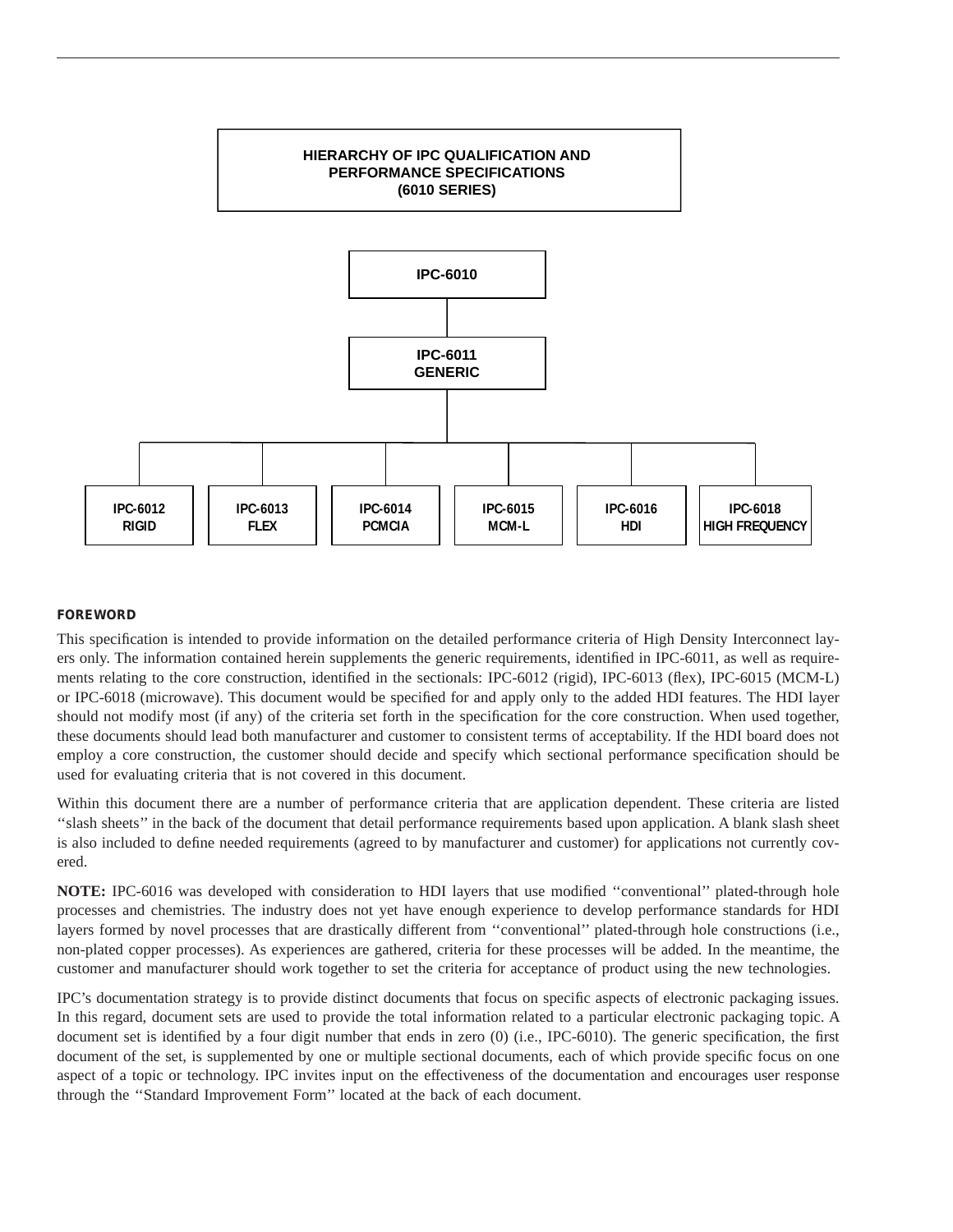# **Table of Contents**

| 1            |                                              |
|--------------|----------------------------------------------|
| 1.1          |                                              |
| 1.2          |                                              |
| 1.3          |                                              |
| 1.4          |                                              |
| $\mathbf{2}$ |                                              |
| 2.1          |                                              |
| 2.2          |                                              |
| 3            |                                              |
| 3.1          |                                              |
| 3.1.1        |                                              |
| 3.2          |                                              |
| 3.2.1        |                                              |
| 3.2.2        |                                              |
| 3.2.3        |                                              |
| 3.2.4        | Other Dielectric and Conductive Materials  2 |
| 3.2.5        |                                              |
| 3.2.6        |                                              |
| 3.2.7        |                                              |
| 3.2.8        |                                              |
| 3.2.9        |                                              |
| 3.3          |                                              |
| 3.3.1        |                                              |
| 3.3.2        |                                              |
| 3.3.3        |                                              |
| 3.3.4        |                                              |
| 3.3.5        |                                              |
| 3.3.6        |                                              |
| 3.3.7        |                                              |
| 34           |                                              |
| 3.4.1        |                                              |
| 3.4.2        |                                              |
| 3.4.3        |                                              |
| 3.4.4        |                                              |
| 3.5          |                                              |
| 3.5.1        |                                              |
| 3.5.2        |                                              |
| 3.5.3        |                                              |
| 3.6          |                                              |
|              |                                              |

| 3.6.1             |                                              |  |
|-------------------|----------------------------------------------|--|
| 3.6.2             |                                              |  |
| 3.6.3             | Microvia Integrity (after Thermal Stress)  5 |  |
| 3.6.4             |                                              |  |
| 3.6.5             |                                              |  |
| 3.7               |                                              |  |
| 3.7.1             | Bond Strength, Unsupported Hole or           |  |
| 3.8               | Solder Resist (Solder Mask) Requirements  6  |  |
| 3.8.1             |                                              |  |
| 3.9               |                                              |  |
| 3.9.1             |                                              |  |
| 3.9.2             |                                              |  |
| 3.9.3             |                                              |  |
| 3.10              |                                              |  |
| 3.10.1            |                                              |  |
| 3.10.2            |                                              |  |
| 3.10.3            |                                              |  |
| 3.11              |                                              |  |
| 3.11.1            |                                              |  |
| 3.11.2            |                                              |  |
| 3.11.3            |                                              |  |
| 3.11.4            |                                              |  |
| 3.11.5            |                                              |  |
| 3.11.6            |                                              |  |
| 3.12              |                                              |  |
| 4                 |                                              |  |
| 41                |                                              |  |
| 4.1.1             |                                              |  |
| 4.1.2             |                                              |  |
| <b>Appendix A</b> |                                              |  |

## **Figures**

| Figure 3-1 |  |
|------------|--|
| Figure 3-2 |  |

### **Tables**

| Table 3-1 |  |  |
|-----------|--|--|
|           |  |  |